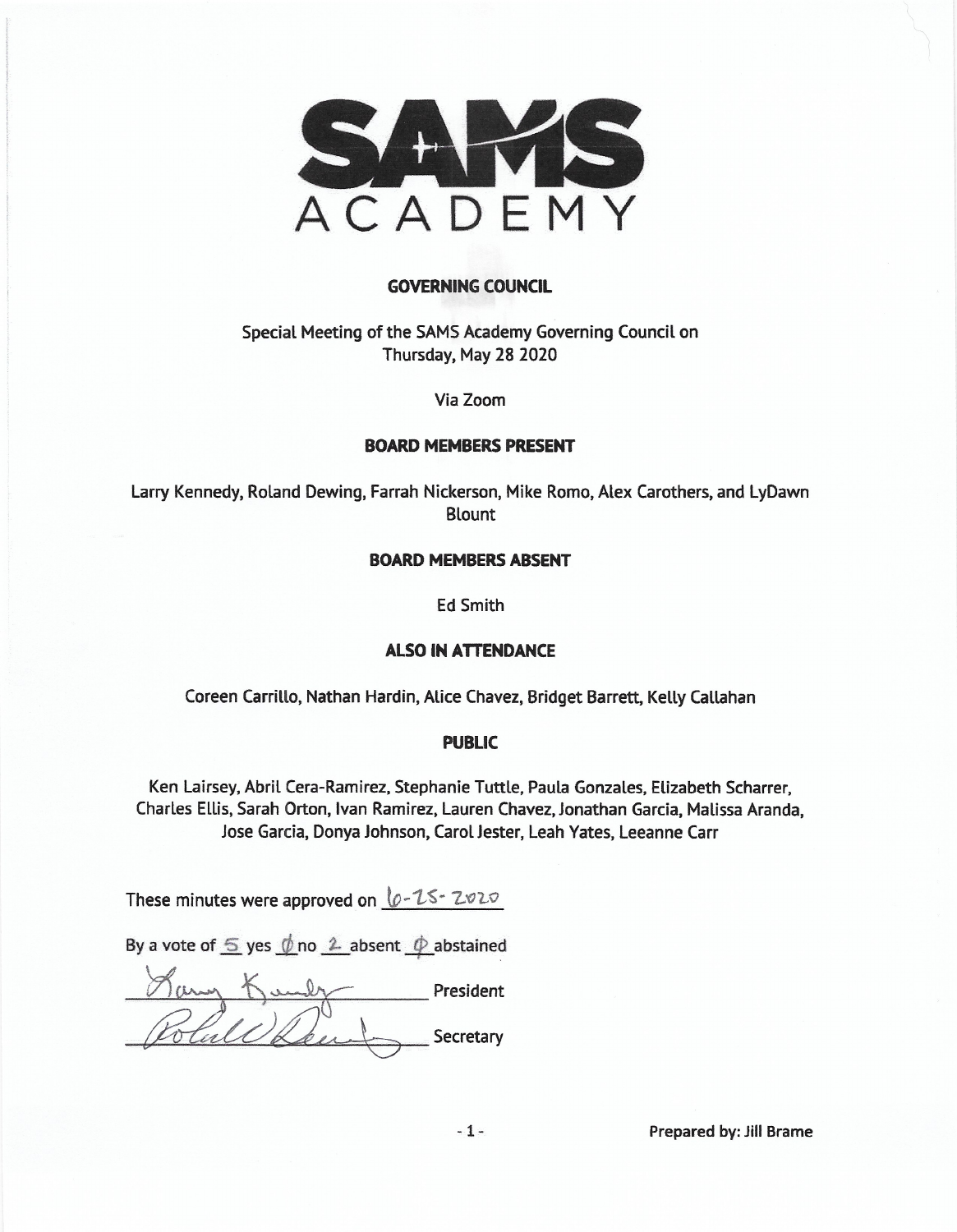# **I. Call to Order**

Larry called to order the Special Meeting of the Governing Council for the Southwest Aeronautics, Mathematics, and Science Academy on May 28, 2020 at 8:31AM on Zoom.us.

## **A. Roll Call**

Larry asked Jill to call roll. Jill called Larry Kennedy, Farrah Nickerson, Roland Dewing, Mike Romo, LyDawn Blount. Alex Carothers was absent during roll call. Ed Smith was absent

### **B. Adoption of the Agenda\***

Larry asked for a motion to approve the agenda. Farrah made a motion to approve the agenda. Roland seconded the motion. Larry called for a roll call vote to approve the agenda; Jill called Larry Kennedy, Farrah Nickerson, Roland Dewing, Mike Romo, and LyDawn Blount. All voted in favor and the motion carried unanimously.

### **C. Review/Approval of Minutes from April 16, 2020 Meeting\***

Larry asked for a motion to approve the Minutes from the April 16 regular meeting. Farrah made a motion to approve the minutes. Roland seconded the motion. Larry called for a roll call vote to approve the minutes from the April 16 meeting; Jill called Larry Kennedy, Farrah Nickerson, Roland Dewing, Mike Romo, and LyDawn Blount. All voted in favor and the motion carried unanimously.

## **D. Review/Approval of Minutes from May 8, 2020 Special Meeting\***

Larry noted a typo in the next scheduled meeting under Announcements. Larry asked for a motion to approve the Minutes from the May 8 special meeting. Farrah made a motion to approve the minutes. Roland seconded the motion. Larry called for a roll call vote to approve the May 8 minutes; Jill called Larry Kennedy, Farrah Nickerson, Roland Dewing, Mike Romo, and LyDawn Blount. All voted in favor and the motion carried unanimously.

## **II. Closed Session**

 **A. Limited personnel matters, pursuant to NMSA 1978, Section 10-15-1(H)(2) and matters subject to the attorney-client privilege pertaining to pending or threatened litigation in which the public body is or may become a participant to NMSA 1978, Section 10-15-1(H)(7).** 

Larry made a motion to move to closed session due to limited pursuant to NMSA 1978, section 10-15-1(H)(2) and matters subject to the attorney-client privilege pertaining to pending or threatened litigation in which the public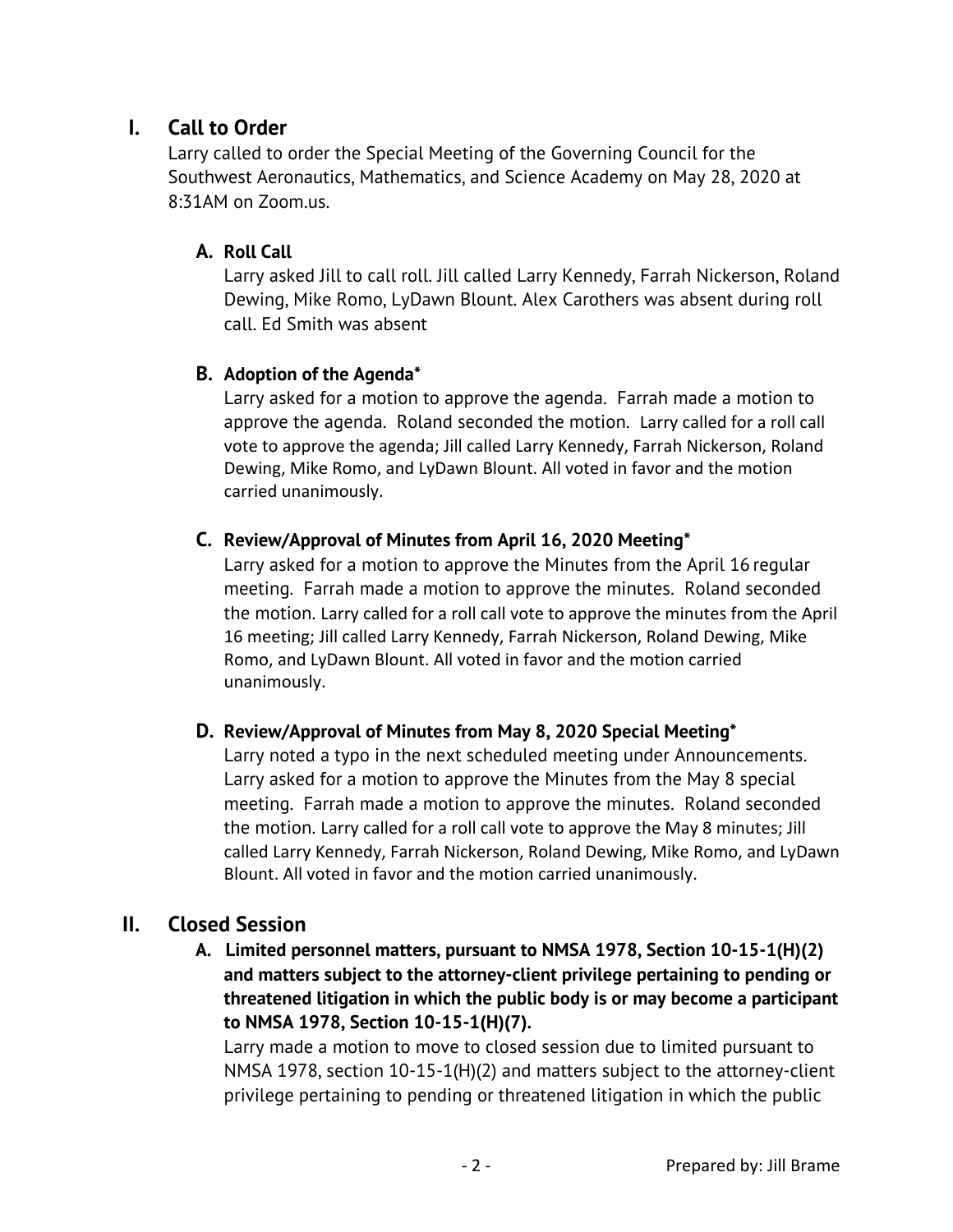body is or may become a participant to NMSA 1978, Section 10-15-1(H)(7). Farrah seconded the motion. Larry called for a roll call vote to move into closed session; Jill called Larry Kennedy, Farrah Nickerson, Roland Dewing, Mike Romo and LyDawn Blount. All voted in favor and the motion carried unanimously.

The governing council moved to closed session at 8:37AM.

*\*Alex joined the meeting at 8:40AM.* 

## **III. Open Session**

## **A. Action on matters discussed in Closed Session**

Larry made motion to move back into open session and affirmed that only items on the agenda were discussed. Farrah seconded the motion. Larry called for a roll call vote to move back into open session; Jill called Larry Kennedy, Farrah Nickerson, Roland Dewing, Mike Romo, LyDawn Blount, and Alex Carothers. All voted in favor and the motion carried unanimously.

Open session resumed at 8:53 AM.

No action was taken.

# **IV. Ongoing Business Matters**

## **A. Aviation Program Update**

Nathan reported the following:

- \* He has flown the C-172 three hours to keep the plane moving.
- \* Ground classes have wrapped up.
- \* The SIM sale is waiting final approval.

\* Approval for Nathan Hardin to speak to PEC about extending flight time for graduating seniors\*

Nathan presented a form asking the governing council to continue flying the 4 seniors, that have now graduated, that had been flying previous to schools shutting down. This form gives permission to fly and for Nathan to present this matter to the PEC. The PEC will make the final decision. Larry called for a motion. Alex made a motion to approve flying can continue with graduated seniors and Nathan can present to the PEC. Mike seconded the motion. Larry called for a roll call vote to approve extending flight time for the seniors; Jill called Larry Kennedy, Farrah Nickerson, Roland Dewing, Mike Romo, LyDawn Blount, and Alex Carothers. All voted in favor and the motion carried unanimously.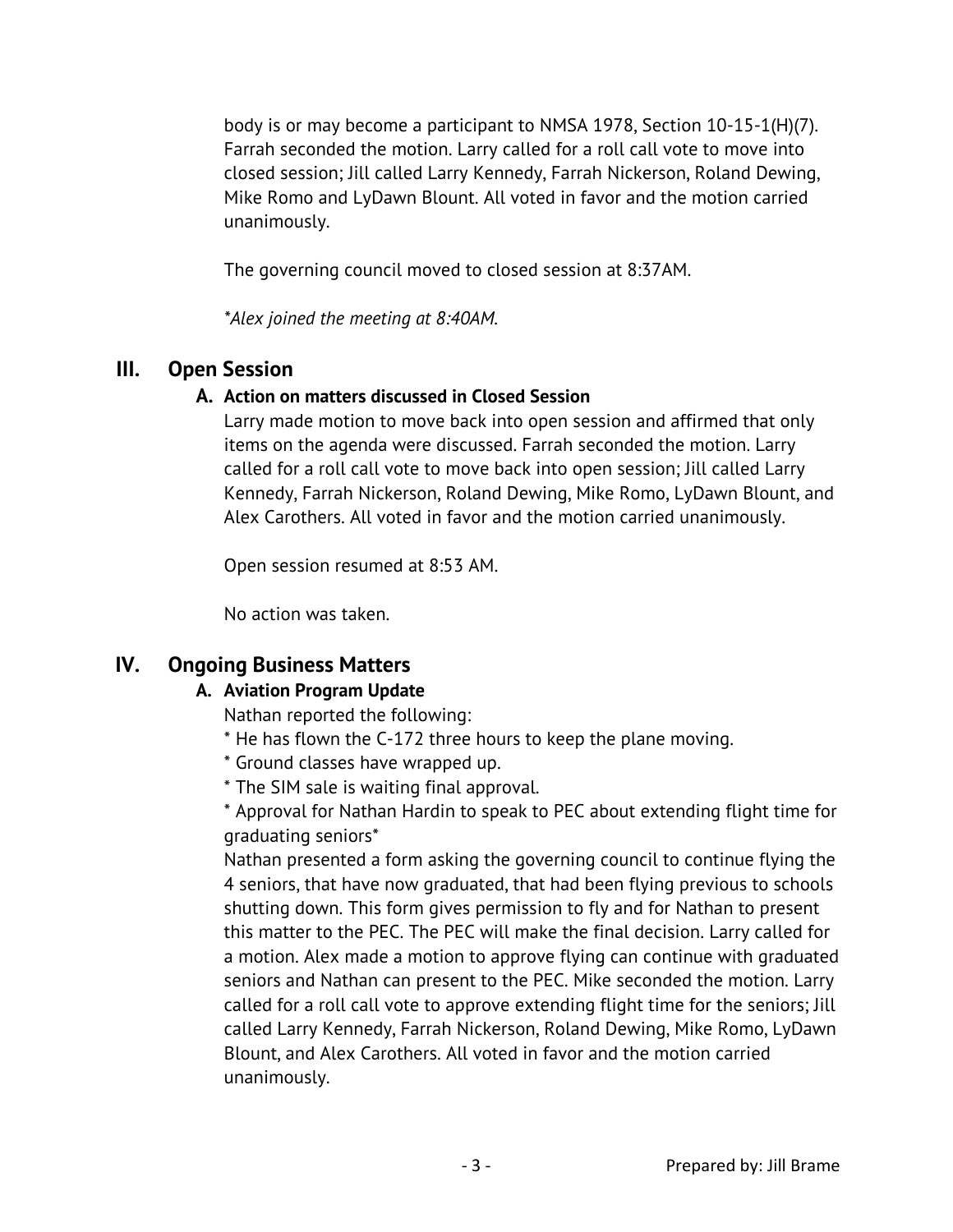# **V. Governing Council Development**

## **A. Presentation from Kelly Callahan PCSNM**

Kelly gave the governing council an update on their training hours. A total of 10.5 hours have been accumulated and will be given to the CSD. Kelly has also finished the review of the policies and will have them ready for presentation at the June meeting. She also said she is available for training in the next school year if the board is interested.

# **VI. New Business Matters**

# **A. ESSER/CARES Act Application\***

- Budget Bar for Fy2020
- Budget amount for FY2021

Larry asked Coreen to discuss this application. Coreen said this grant is from the federal government in response to COVID-19. SAMS has been granted \$41,000. She said it can be used for technology, PPE, or cleaning supplies to prepare for another COVID-19 outbreak. The BAR will be approved in the finance section. Larry called for a motion. Farrah made a motion to approve the ESSER/CARES Act application. LyDawn seconded the motion. Larry called for a roll call vote to approve the ESSER/CARES Act application; Jill called Larry Kennedy, Farrah Nickerson, Roland Dewing, Mike Romo, LyDawn Blount, and Alex Carothers. All voted in favor and the motion carried unanimously.

## **B. Bus Contract for FY 2021\***

Coreen presented the contract with the APS bus company. Larry called for a motion. Roland made a motion to approve the Bus Contract. Alex seconded the motion. Larry called for a roll call vote to approve the bus contract with APS; Jill called Larry Kennedy, Farrah Nickerson, Roland Dewing, Mike Romo, LyDawn Blount, and Alex Carothers. All voted in favor and the motion carried unanimously.

## **C. IDEA B Application\***

Coreen asked Alice to talk about this application. Alice told the board that the money from IDEA-B will be used to pay our special education coordinator. Larry called for a motion. Farrah made a motion to approve the IDEA-B Application. Mike seconded the motion. Larry called for a roll call vote to approve the IDEA-B application; Jill called Larry Kennedy, Farrah Nickerson, Roland Dewing, Mike Romo, LyDawn Blount, and Alex Carothers. All voted in favor and the motion carried unanimously.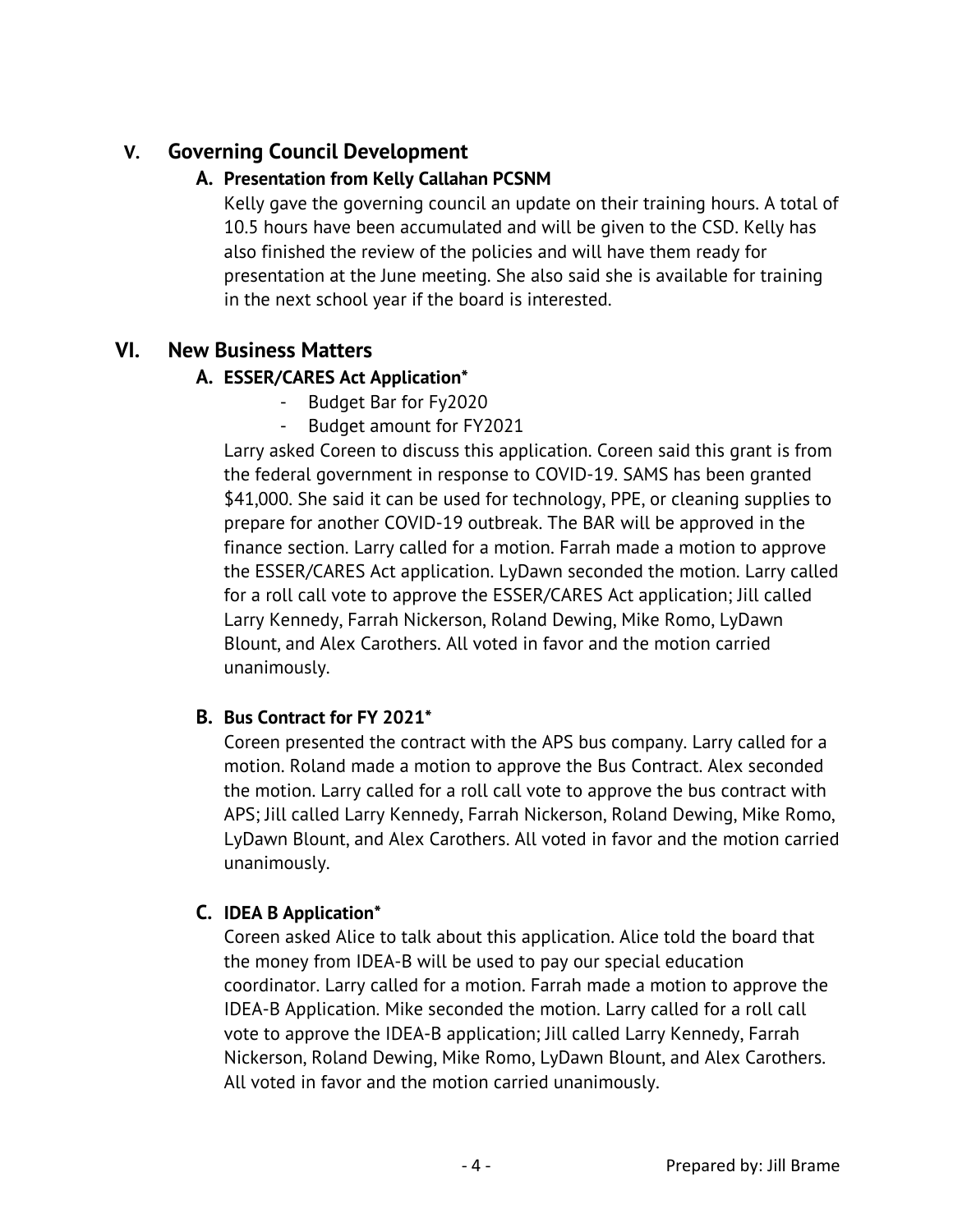## **D. Title I Application\***

Alice presented this application as well. Alice said this money will be used to pay for a part of EA salaries. Title I supports students that are at-risk. Larry called for a motion. Farrah made a motion to approve the Title I application. Alex seconded the motion. Larry called for a roll call vote to approve the Title I Application; Jill called Larry Kennedy, Farrah Nickerson, Roland Dewing, Mike Romo, LyDawn Blount, and Alex Carothers. All voted in favor and the motion carried unanimously.

## **E. Title II Application\***

Alice said the money from Title II will be used to provide the teachers and head administrator money for professional development and/or tuition reimbursement. Larry called for a motion. Farrah made a motion to approve the Title II application. Alex seconded the motion. Larry called for a roll call vote to approve the Title II application; Jill called Larry Kennedy, Farrah Nickerson, Roland Dewing, Mike Romo, LyDawn Blount, and Alex Carothers. All voted in favor and the motion carried unanimously.

## **F. Public Input on FY2021 Budget**

Larry said they will now hear public input from anyone who would like to share. He reminded everyone that the public comment needs to pertain to the FY21 budget only. The following made public comment:

- Carol Jester, Kenneth Lairsey, Stephanie Tuttle, and Charles Ellis
- Questions were concerning: the positions of network administrator, program and data coordinator, assistant principal, and counselor; different line items; and how the budget was built.

## **G. FY2021 Budget\***

Larry asked Coreen about the process to develop the FY21 budget. Coreen explained that she didn't feel she had been involved in the budget process. She said she would not approve the proposed FY21 budget. She suggested that Kelly Callahan could potentially be a mediator between herself and Bridget, as the new head administrator. Larry said the budget approval could be moved to the special meeting on Monday, June  $1<sup>st</sup>$ . Larry called for a motion. Farrah made a motion to table the approval of the FY21 budget until Monday, June 1. Alex seconded the motion. Larry called for a roll call vote to approve tabling the budget approval until June 1; Jill called Larry Kennedy, Farrah Nickerson, Roland Dewing, Mike Romo, LyDawn Blount, and Alex Carothers. All voted in favor and the motion carried unanimously.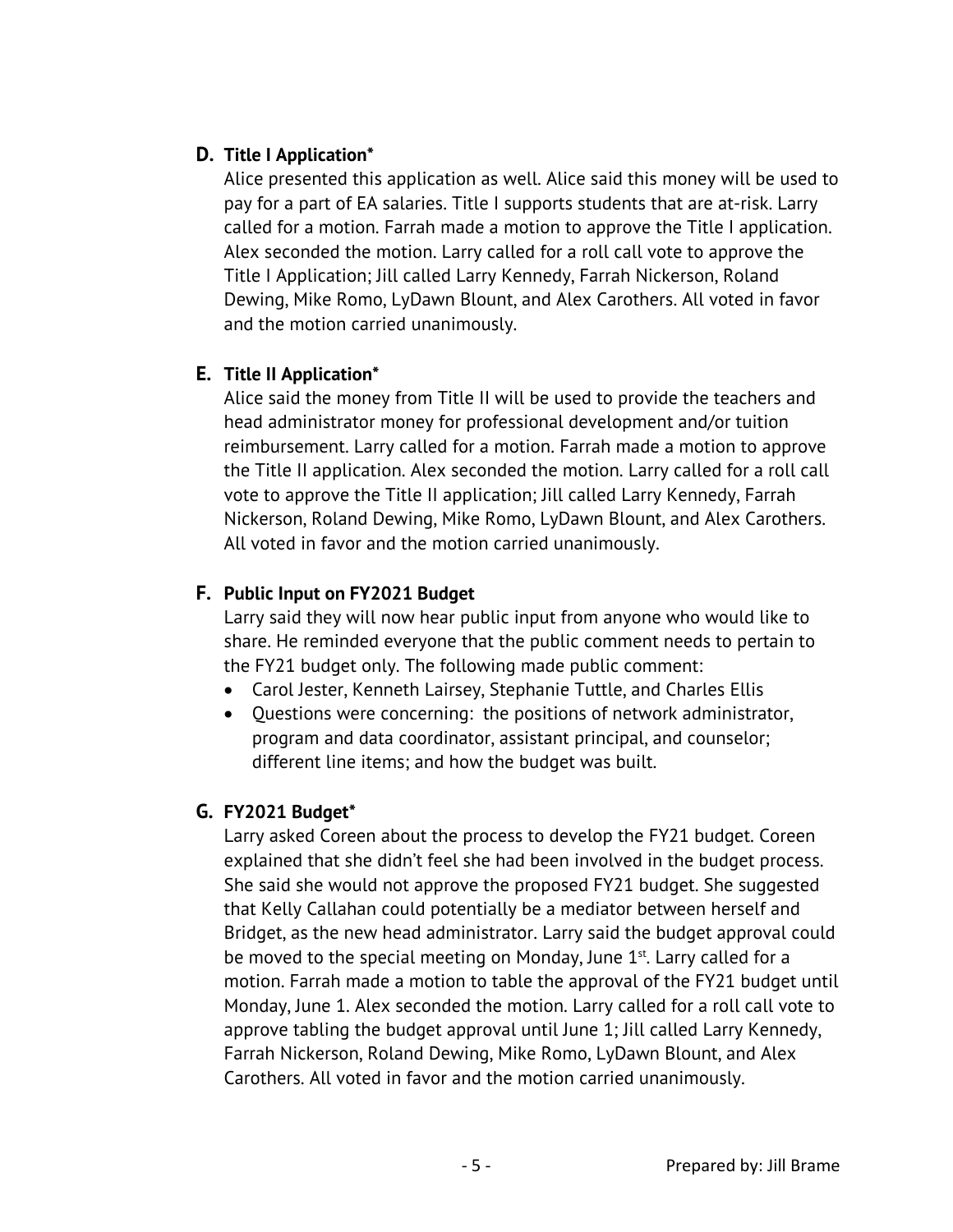# **VII. Administrative Update**

Coreen gave the following updates and information.

## **A. End of School Year Wrap Up**

Students have finished the semester and some have extensions. Some students are also taking summer school courses. Teachers did a good job adapting to the new learning environment.

## **B. Returning Student Data**

Coreen said there are 250 students on the roster for the 2020-2021 school year.

## **C. Graduation, Friday, May 29, 2020 at 7PM at SAMS Academy**

Coreen asked Jill to present about graduation. Jill reminded the board about what they will be doing at graduation on May 29<sup>th</sup>. Five board members will be present at graduation.

*\*Alex left at 9:56AM*

# **VIII. Finance Report**

## **A. Business Office Operation Update**

Alice reported that the finance committee met before the board meeting. She also reported:

\* Revenues are 85% of budget.

\* Expenditures are 50.2% of the budget

### **B. Voucher Approvals\***

Larry said that the Finance Committee recommends the check register. Larry called for a motion. Mike made a motion to approve the vouchers. Farrah seconded the motion. Larry called for a roll call vote to approve extending flight time for the seniors; Jill called Larry Kennedy, Farrah Nickerson, Roland Dewing, Mike Romo, and LyDawn Blount. All voted in favor and the motion carried unanimously.

### **C. Budget Adjustment Requests\***

**BAR 38-I:** Larry called for a motion to approve BAR 38-I. Farrah made a motion to approve BAR 38-I. Roland seconded the motion. Larry called for a roll call vote to approve BAR 38-I; Jill called Larry Kennedy, Farrah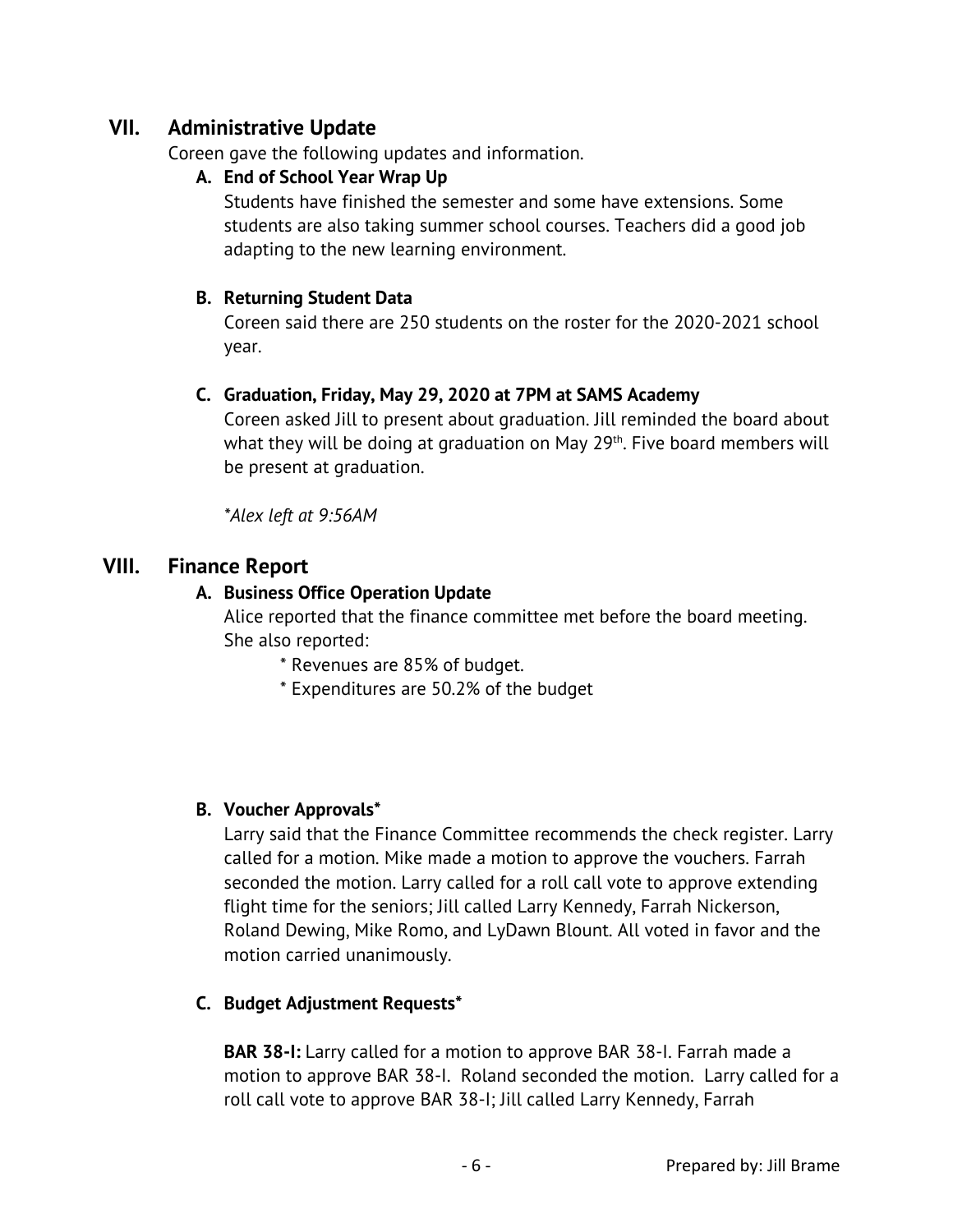Nickerson, Roland Dewing, Mike Romo, and LyDawn Blount. All voted in favor and the motion carried unanimously.

**BAR 39-IB:** Larry called for a motion to approve BAR 39-IB. Farrah made a motion to approve BAR 39-IB. Roland seconded the motion. Larry called for a roll call vote to approve BAR 39-IB; Jill called Larry Kennedy, Farrah Nickerson, Roland Dewing, Mike Romo, and LyDawn Blount. All voted in favor and the motion carried unanimously.

**BAR 40-I:** Larry called for a motion to approve BAR 40-I. Roland made a motion to approve BAR 40-I. Farrah seconded the motion. Larry called for a roll call vote to approve BAR 40-I; Jill called Larry Kennedy, Farrah Nickerson, Roland Dewing, Mike Romo, and LyDawn Blount. All voted in favor and the motion carried unanimously.

**BAR 41-M:** Larry called for a motion to approve BAR 41-M. Farrah made a motion to approve BAR 41-M. Mike seconded the motion. Larry called for a roll call vote to approve BAR 41-M; Jill called Larry Kennedy, Farrah Nickerson, Roland Dewing, Mike Romo, and LyDawn Blount. All voted in favor and the motion carried unanimously.

**BAR 42-M:** Larry called for a motion to approve BAR 42-M. Farrah made a motion to approve BAR 42-M. Roland seconded the motion. Larry called for a roll call vote to approve BAR 42-M; Jill called Larry Kennedy, Farrah Nickerson, Roland Dewing, Mike Romo, and LyDawn Blount. All voted in favor and the motion carried unanimously.

**BAR 43-I:** Larry called for a motion to approve BAR 43-I. Farrah made a motion to approve BAR 43-I. Roland seconded the motion. Larry called for a roll call vote to approve BAR 43-I; Jill called Larry Kennedy, Farrah Nickerson, Roland Dewing, Mike Romo, and LyDawn Blount. All voted in favor and the motion carried unanimously.

**BAR 44-D:** Larry called for a motion to approve BAR 44-D. Farrah made a motion to approve BAR 44-D. Roland seconded the motion. Larry called for a roll call vote to approve BAR 44-D; Jill called Larry Kennedy, Farrah Nickerson, Roland Dewing, Mike Romo, and LyDawn Blount. All voted in favor and the motion carried unanimously.

#### **D. Permanent Cash Transfer for Fund #27128\***